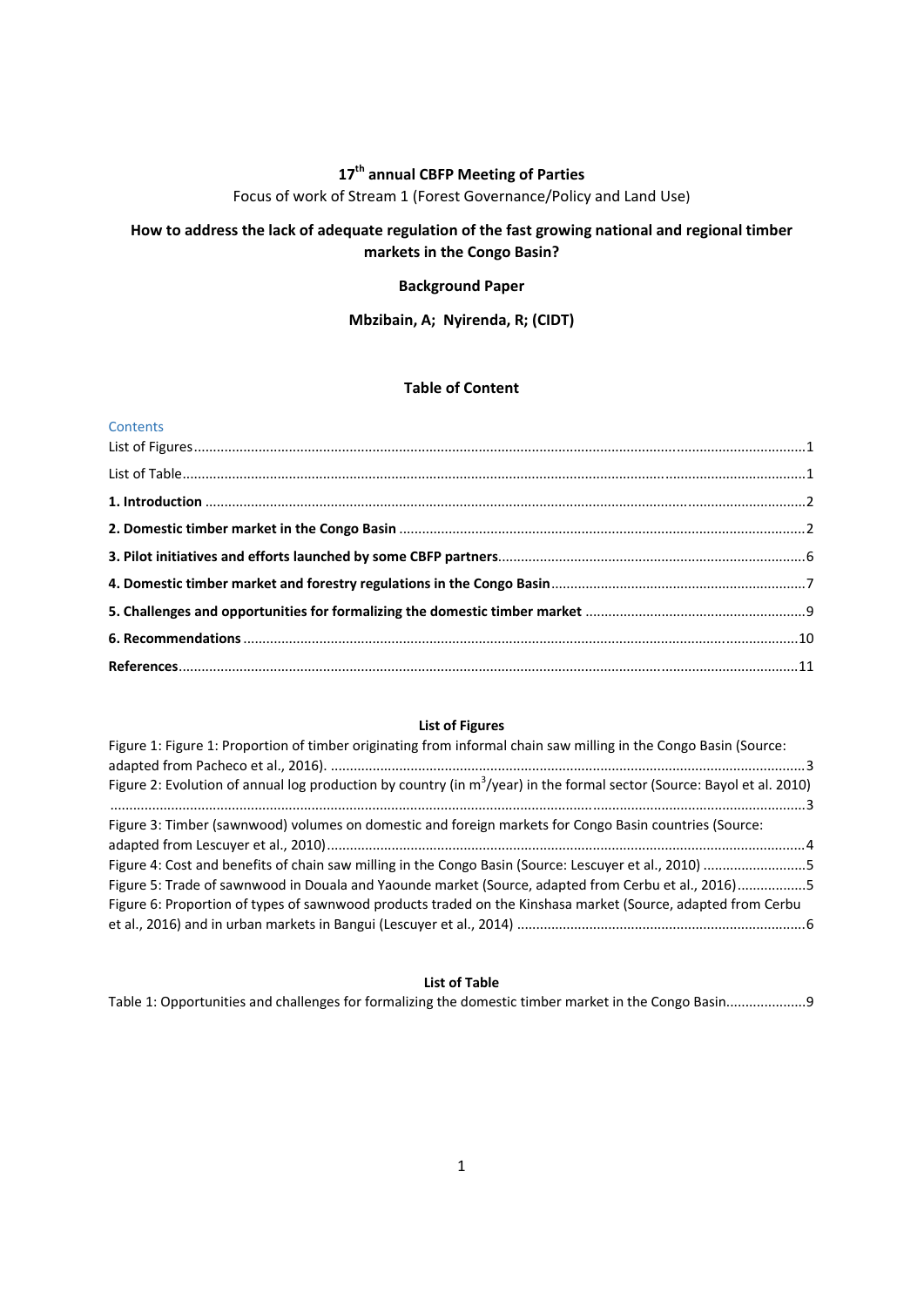#### **1. Introduction**

The Congo Basin forests which forms the second largest block of rainforest in the world after the Amazon covers 300 million hectares of land and spans six countries: Cameroon, the Central African Republic (CAR), the Democratic Republic of Congo (DRC), the Republic of Congo (RoC), Equatorial Guinea (EG), and Gabon. The forests are extremely rich in flora and fauna and have the largest number of plant species per unit area in the world with a wide distribution of animal species (about 552 mammals, 300 fish), 460 reptiles and 1000 bird species). The Congo Basin forests also contain diverse natural resources (timber, minerals, fertile soils etc.). Most importantly, the forests are home to about 30 million people and support livelihoods for more than 75 million people from over 150 ethnic groups who rely on the forest ecosystems for food, nutritional health, and livelihood needs.

The formal forestry sector of Central Africa plays an important role in the economy of the sub‐region. The sector does not only contribute to the gross domestic product (GDP) of the Central African states but constitutes a sector that generates direct and indirect employment and a source of incomes to local population (Bayol et al. 2012). While forests of the Congo Basin contributes to socio‐economic development in the sub-region, the unsustainable exploitation of the resources therein culminates in environmental degradation and jeopardizes the role played by the forests in regulating the climate of the globe. With respect to timber, commercial and artisanal logging activities in Congo Basin countries was referenced in the readiness preparation proposal (RPP) of the Congo Basin REDD+ participating countries as a driver of forest degradation in the sub region (Enongene & Fobissie, 2016).

Improvement in forest governance is recognized as a strategy for achieving sustainable management of forests. Existing regulations in Congo Basin countries related to timber products are focused on regulating timber that is exported to the international market. A significant quantity of timber products is traded at the level of national and regional markets which is largely unregulated. According to Lescuyer et al. (2012), one-third of the total wood market in the Congo Basin is obtained from traditional woodcutting which occurs is the informal sector with domestic and regional markets as its destination. Doetinchem et al. (2013) reports that informal timber sector in the Congo Basin is fueled by booming domestic and regional markets with this sector assumed to have an economic importance that exceeds that of the formal timber sector in some countries of the sub region. The authors further attested that the informal timber sector in the sub region has long been neglected by Congo Basin member states and the international community, with their focus directed towards the formal and export oriented timber sector. Ironically, the informal sector of timber trade culminates in significant forest degradation due to overexploitation. Pacheco et al. (2016) argues that illegal logging of timber directly causes forest degradation, stimulates forest clearance/conversion to agriculture and other land uses and depletes species with great commercial value. As long as local timber production and consumption is continued to be disregarded by national and international policy makers, coupled with the continuous lack of a clear framework for the regulation of domestic timber production and trade, little prospects exists that illegal timber trade will discontinue or be curbed. There is need for initiatives at the national and regional levels geared towards regulating this informal trade of timber in the Congo Basin sub region.

#### **2. Domestic timber market in the Congo Basin**

Informal small chain saw milling in the Congo Basin is important as it does not only supplies domestic and regional markets but as well provides jobs and incomes. Pacheco et al. (2016) reported that the informal chain saw milling accounts for 23% to 87% (DRC) of total timber produced in the Congo Basin countries (**Figure 1**). The high proportion of timber production emanating from the informal sector in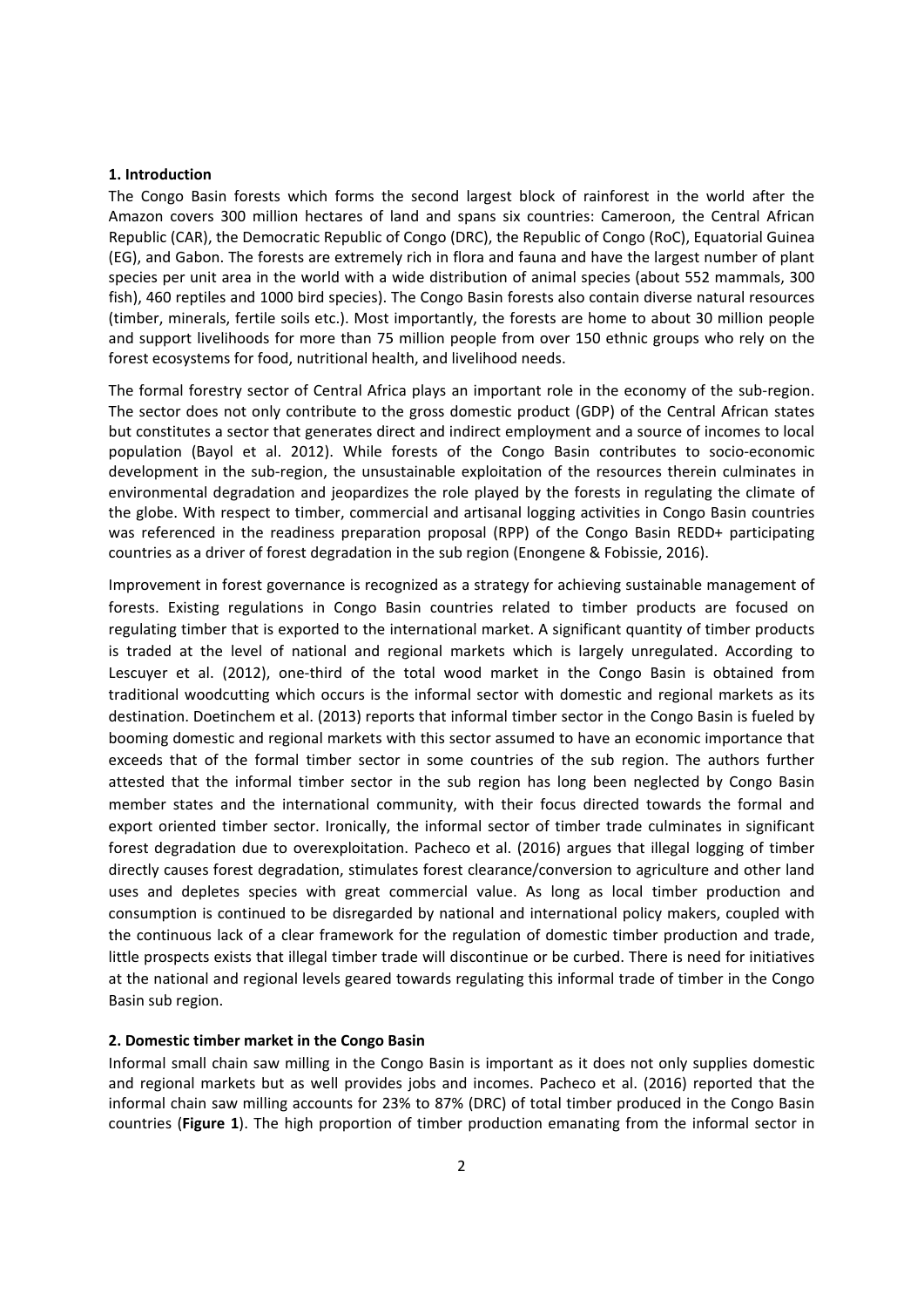DRC corroborates the country's low annual production of log in the formal sector (**Figure 2**). The proportion of contribution from Gabon and CAR is relatively lower due to lower domestic demand for timber (Gabon and CAR) and the supply of lower quality timber products to the market by formal companies. The informal chain saw milling sector as well provides thousands of jobs in Congo Basin countries: an estimated 45000 people are employed in Cameroon by the sector as opposed to an estimated 13000 people employed in the industrial timber sector; while more than 1000 people in cities of Gabon, CAR and DRC have gained employment related to the sale of small‐scale timber products.



**Figure 1: Figure 1: Proportion of timber originating from informal chain saw milling in the Congo Basin (Source: adapted from Pacheco et al., 2016).**



Figure 2: Evolution of annual log production by country (in m<sup>3</sup>/year) in the formal sector (Source: **Bayol et al. 2010)**

The sector has undergone rapid development to meet the high demand of cheap timber in the Central African States and other neighboring countries including but not limited to Nigeria and Uganda (Lescuyer & Cerutti, 2003). The success of the informal chain saw milling sector is attributed to the lower price of timber from this sector, three to four times cheaper compared to the price of industrial timber. Consequently, it is highly accepted by urban consumers. The lower price of timber from the informal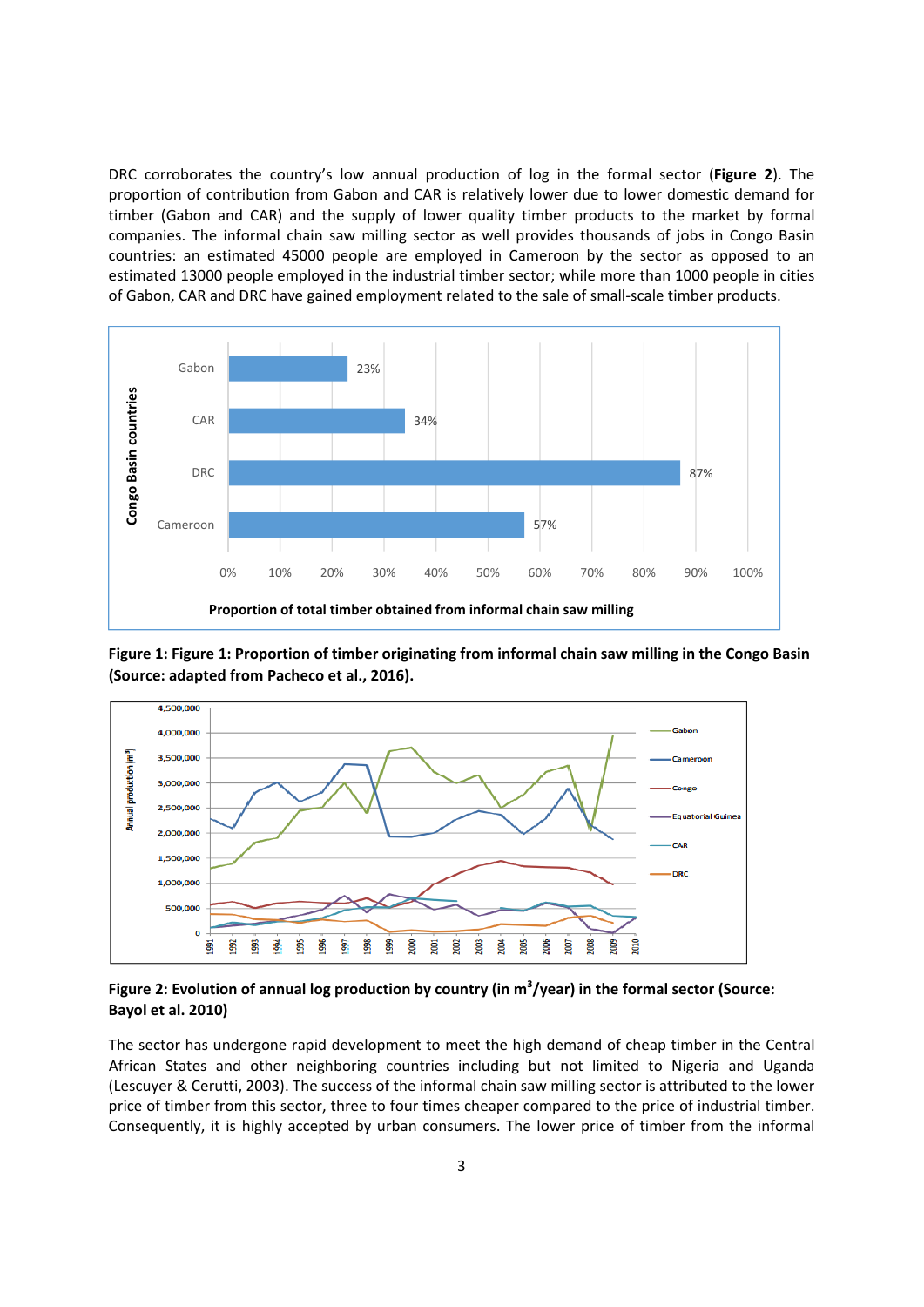sector is attributed to the following factors: the export market requires timber products of higher quality; stricter product specification/standardization is required by the export market; timber traded on the domestic market is tax‐exempt; production cost in artisanal sector is lower compared to the industrial sector; stronger competition in the domestic market compared to the export market; and rural population lack information about the real economic value of standing timber (Pacheco et al., 2016). The sector also succeeds as a result of the perception of rural stakeholders to be an important income source. The total sales value of of timber in the informal sector in Cameroon is estimated at 91.8 million USD (Cerbu et al., 2016).

Industrial loggers also sell some of their timber on the national markets. In Cameroon for instance some semi-industrial loggers reported that an estimated 5% of their annual volumes are sold on the domestic market albeit this proportion represents timber of lowest quality which is unattractive for export (Cerbu et al., 2016). The same trend is experienced in DRC whereby low quality industrial timber ineligible for export is sold on the domestic market. However, the quantity of timber sold on the domestic market originating from the formal sector is lower compared to that from the informal sector except for CAR where the quantity of sawnwood on the domestic market from the formal sector is slightly higher than that originating from the informal sector as presented in **Figure 3**. In Equatorial Guinea, the annual production of informal timber in 2010 was estimated to be 86800  $m<sup>3</sup>$  of which half of this quantity reaches Bata and Malabo while the other half meets rural demand (Lescuyer et al., 2014).



 **Figure 3: Timber (sawnwood) volumes on domestic and foreign markets for Congo Basin countries (Source: adapted from Lescuyer et al., 2010)**

The financial gain generated by the informal sector is estimated at US\$60 M for Cameroon; US\$ 12.8 M for DR Congo; US\$ 1.3 M for CAR (Bangui area); and US\$ 5.4 M for Gabon (Libreville area only) (Lescuyer et al., 2010). The total profit of chain saw milling per cubic metre of wood ranges from 624 CFA to 25646 as presented in **Figure 4**.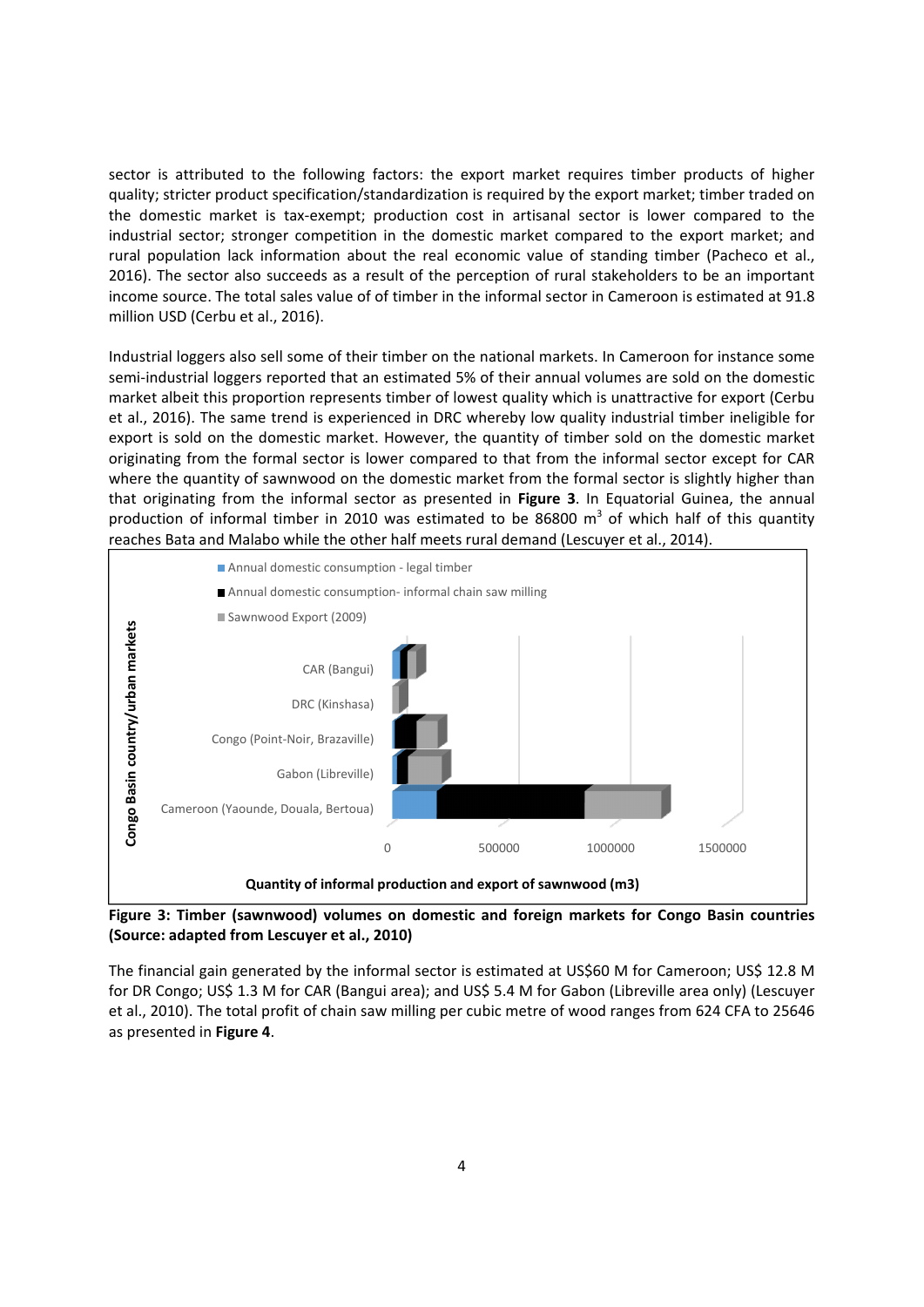

Figure 4: Cost and benefits of chain saw milling in the Congo Basin (Source: Lescuyer et al., 2010)

Concerning the type of sawnwood product sold on the domestic markets, there exists over seven types in Cameroon and six types in Gabon and DRC with plank accounting for the greatest proportion of the total traded volume for all the three countries (**Figure 5** and **Figure 6**).



**Figure 5: Trade of sawnwood in Douala and Yaounde market (Source, adapted from Cerbu et al., 2016)**

5

**B**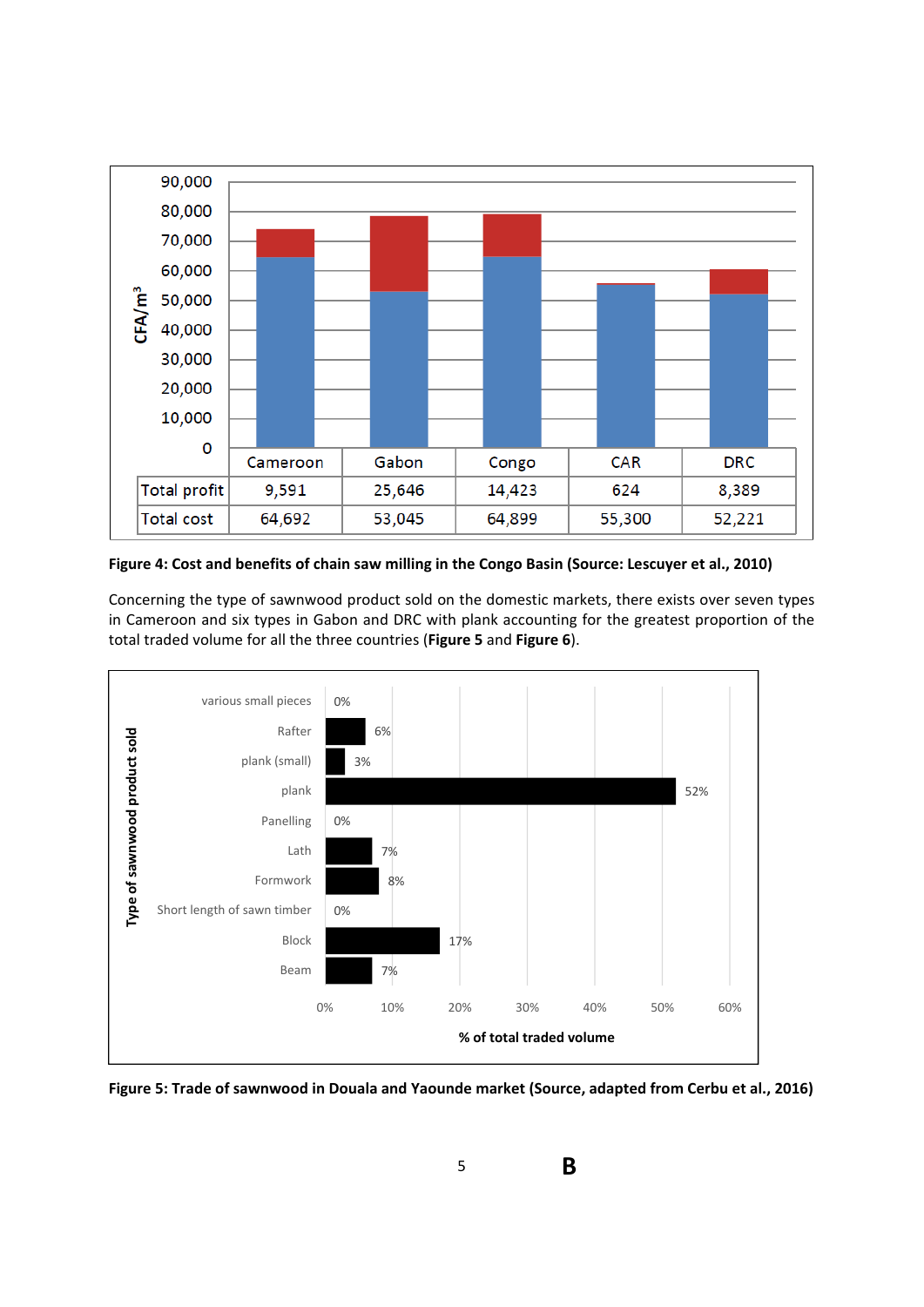

**Figure 6: Proportion of types of sawnwood products traded on the Kinshasa market (A) (Source, adapted from Cerbu et al., 2016) and in urban markets in Bangui (B) (Lescuyer et al., 2014)**

### **3. Pilot initiatives and efforts launched by some CBFP partners**

Project to develop small scale forestry permits in Gabon (PAPPFG): this was a five years project (2007 to 2013) of € 15.7 million financed by the Gabonese government, the French Global Environmental Fund (FFEM) and the French Agency for Development (AFD). The project was aimed at consolidating the process of developing forest management in Gabon through supporting the integration of the use of small scale permits and national economic operators in the Gabonese timber trade (Bayol et al., 2012). The project was geared at establishing small scale permits over an area of 2.25 million hectares of forests land. It was also out to strengthen the capacity of the ministry in charge of forest resources and promoting the use of national operators in timber trade, hence registering them in the formal sector and providing them with legal status. The project as of 2010 registered 123 small scale logging permits covering a total area of 1.6 million hectares.

European Union (EU) Pro‐FORMAL: Funded by the European Union and implemented by the Centre for International Forestry Research (CIFOR), the Pro‐FORMAL project aimed at analyzing policy measures that could enhance the chances of success of the EU‐FLEGT in better integrating the domestic timber market into the national legal framework. It was implemented in five countries including three Congo Basin countries: Cameroon, DRC and Gabon. The project assessed the different facets (be it legal or illegal, regulated or unregulated, formal or informal) of timber market in the project countries. Surveys were conducted in the project countries and data collected. The analysis of the data obtained by the project was geared at providing answers to the following questions: How can the domestic timber sector or some of its segments be better regulated and formalised?; How can policy frameworks and international trade instruments be best devised to avoid creating poverty and illegality traps for domestic timber sector?; What are the trade‐offs between the formalisation of domestic timber sector and the livelihoods they currently support?; and Which instruments, systems and policy frameworks could be considered in VPA negotiations that are most appropriate to foster a sustainable and legal domestic timber market?

EU FLEGT‐VPA: The European Union (EU) in 2003 launched its Forest Enforcement Law Governance and Trade (FLEGT) Action Plan with the objective of addressing illegal logging and associated international trade in illegal timber on the European market based on cooperation between producers and consumers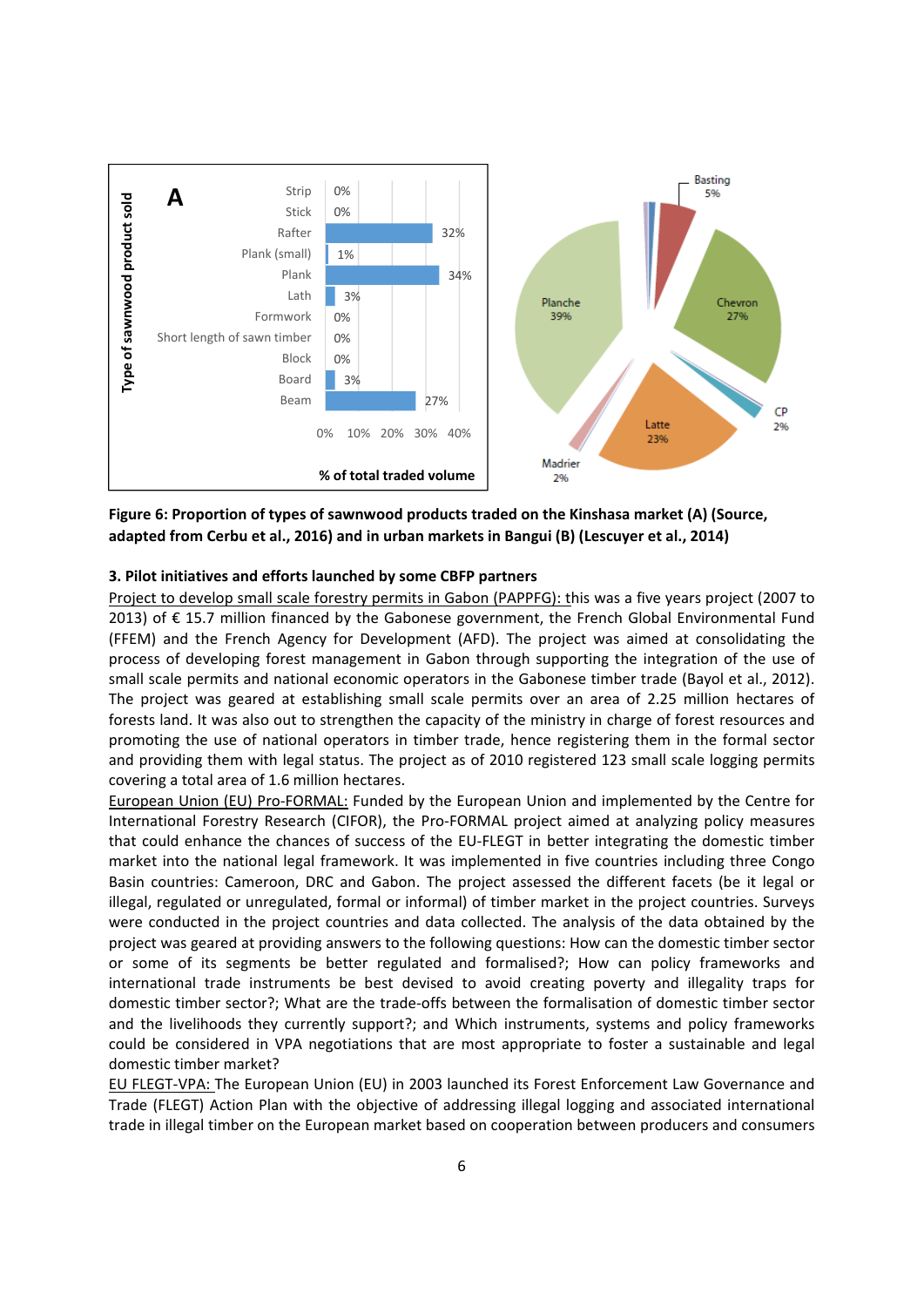and a combination of demand and supply side measures. An important aspect of the Action Plan is the provision of support to timber producing countries to improve their forest governance and put in place effective mechanisms to check illegal logging. To this effect, the Action plan designed the Voluntary Partnership Agreement (VPA) which is a legally binding trade agreement signed between the EU and a timber exporting nations outside the EU. As part of the VPA, countries are committed towards the establishment of an effective verification mechanism regarding the legality of their forest products. In the Congo Basin, three countries have signed the VPA: Cameroon (October 6, 2010), Republic of Congo (May 17, 2010) and CAR (November 28, 2011) while Gabon and DRC are still in the negotiation process of the VPA.

EU/FAO FLEGT Programme: This programme is funding two projects in Cameroon related to domestic timber legality. These projects include: "Implementation of a Community Verification System for the Legality of Timber in the Community Forest of Cameroon (SVCL)" and "Strengthening Legality in the Domestic and Transboundary Market for Timber in the Forest Region of Cameroon (RELEMDOT)". SVCL is providing a tool for monitoring the use of community forests (CF), while RELEMDOT intends to facilitate and regulate access to resources and transactions in the internal timber market (MIB). Both projects are implemented by 2 local Non‐Governmental Organizations (NGOs) and are geared at solving the problem of the timber illegality on the local market.

### **4. Domestic timber market and forestry regulations in the Congo Basin**

Forestry regime in the Congo Basin countries dates from the colonial period. However, between 1990 and 2000, all the countries in the sub region elaborated and adopted new forestry codes that makes provision for forest management guidelines (Bayol et al., 2012). Congo Basin states are ill‐equipped to manage the forests and for this reason, the forestry legislation allocated forest management to concession holders for parts of the forests; for long term forest concessions or other forest logging titles. However, the states takes the following responsibilities: elaboration of technical standards; ensure the implementation of management decisions; monitor implementation of management decisions; monitoring of production; and ensuring receipt of fiscal revenues. Forest legislations in Congo Basin countries provides several types of forest titles for forest production. Forest production in the sub region has predominantly been through forest titles granted to permanent forests. A limited amount of production is provided by forests belonging to other categories: community forests, communal forests or private forests (Bayol et al., 2012). Community forestry was promoted in some of the CB countries like Cameroon, Gabon, DRC and CAR. However, it has not resulted to the expected results since it is challenged by multiple regulatory constraints and does not appear to conserve forest resources substantially (Bruggeman et al., 2015).

Cameroon: Prior to 1994, the exploitation of commercial timber in Cameroon was based on a licencing system whereby licences for timber exploitation was allocated to commercial logging firms. At the beginning of the 1990s, adopted government forest policy was geared at stimulating the participation of the Cameroonian rural communities in forest management and allocating them formal access to forest resources for their needs (Cerbu et al., 2016). The Cameroon Forestry Law of 1994 proposed a new framework geared at organizing forest resources. According to the Law, small scale operators in non‐ permanent forests are offered a number of options: a volume of 500  $m<sup>3</sup>$  and logging permit for up to a year; a volume of 30m<sup>3</sup> and personal logging permits for up to 3 months; and user rights for population of villages close to forest zones. The last two options are not meant to be used for commercial purposes. From 1999 to 2006, MINFOF suspended the use and allocation of smalll scale permits due to issues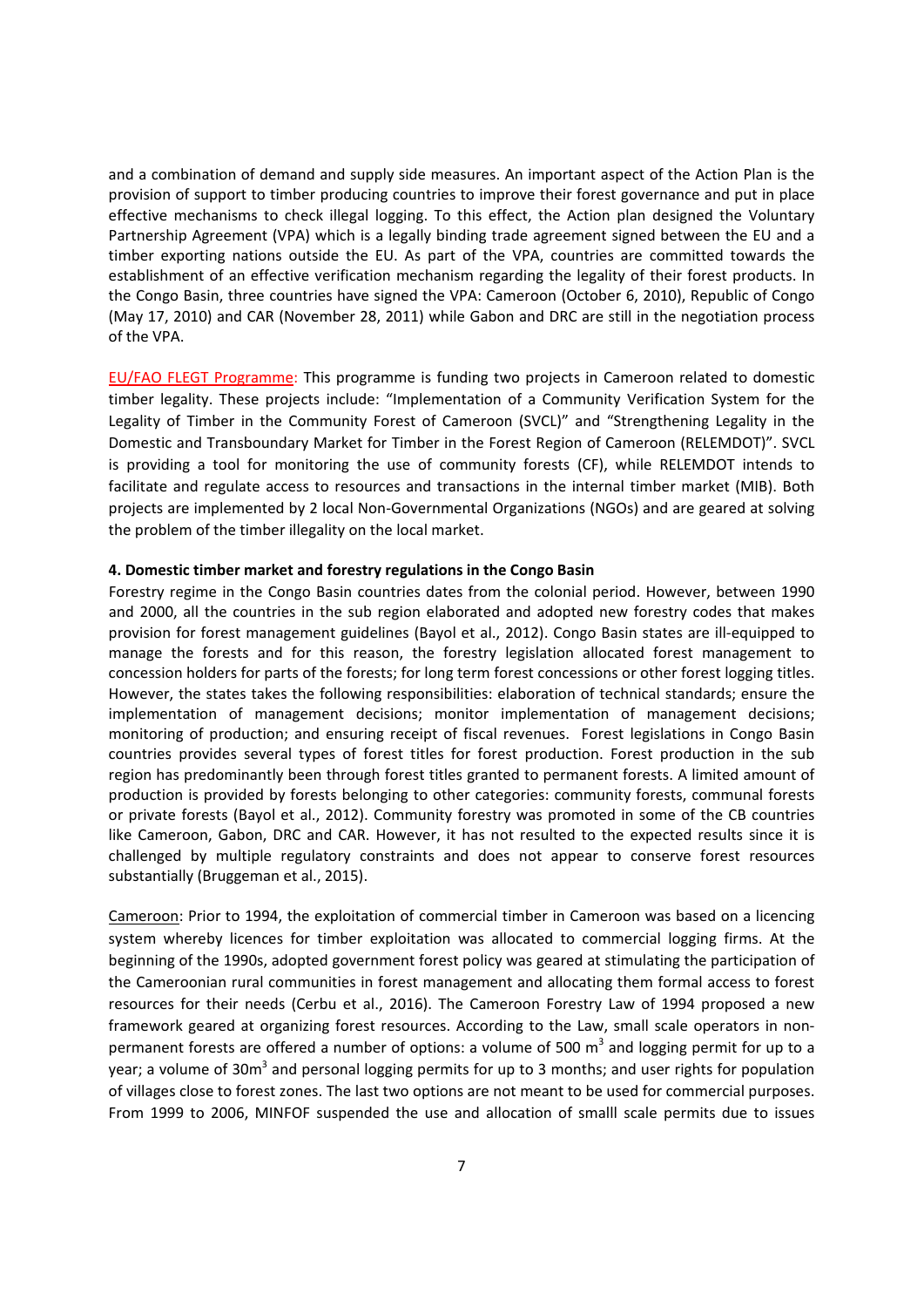related to corruption and illegal logging. Instead of MINFOF's action to curb illegal logging, it rather forced many actors to the informal sector (Cerutti & Tacconi, 2008). Following the lifting of the ban in 2006, MINFOF attempted to auction over 50 authorization and permits but chain saw millers did not participate in this exercise since the logging operators in the field perceived MINFOF's action as a government strategy to re‐establish authority over small scale forestry operations and the informal system of payment developed by mayors and government personnels with delegated powers (Cerutti et al., 2013). Nine types of legal timber harvesting titles are recognised by the Cameroon government: forest concession rights, community forests titles, municipal forest titles, three types of small timber exploitation permits, two types of tree cutting authorizations (personal cutting authorization and timber recovery authorizations) and sales of standing volume (Atyi et al., 2013). Of these nine titles, only forest concessions, community forests and municpal forests are considered appropriate and suitable for sustainable timber production. Timber production from community forests in Cameroon is part of the informal sector and is not monitored by the administration. Timber procurement policies does not impact significantly on timber sourced from community forests since most products emanating from community forests have the domestic market as their destination and more so, community forest stakeholders express concern over the fact that the application of procurement policies will cause community forests to go out of business as a result of the high and prohibitive cost associated with legality verification and certification for sustainability (Atyi et al., 2013). Between 2008 and 2011, external stakeholders were consulted regarding the revision of the Forestry Law and in 2012, the revision process commenced under the lead of the Ministry of Forestry and Wildlife.

DRC: The elaboration of a forestry code started at the end of the 1990s during which period the country came out from the socio‐political crisis. Before this period, forest resources in the country 40 years after independence was still regulated by a colonial text. The low contribution of the forestry sector to the GDP of the country (estimated at less than 1%) made the sector to be of lesser priority to the government and this could account for the reason why the sector was governed by an old colonial text (Nguinguiri & Batunyi, 2016). A forest code was adopted through Law No. 11/2002 of 29 August 2002 with the goal of fostering sustainable management of forest resources and to increase the contribution of the forestry sector towards economic, social and cultural development of the country. Most of the forest policy reforms and discussions was focused on the industrial sector while the importance of the informal sector is being given less attention. The law makes reference to just a single permit that can be granted to chain saw millers to harvest timber legally and such permits are meant to be granted to Congolese nationals serving the domestic timber market. In 2003, the drafting of the regulatory text of the new Forestry Law was launched and 37 of the texts came into force before 2010. A Decree that lays down the modalities for the attribution of forest concessions to local communities was signed in August 2014 (Nguinguiri & Batunyi, 2016).

Gabon: The Gabonese Forest Law was revised in 2001. This new code lists four types of permits: community forests, discretionarily attributed permits (PGG), Gabonese forestry associates permit and concession with a mandate for sustainable forest management (Lescuyer et al., 2014c). Like in the other countries of the Congo Basin, the legal framework of Gabon does not support the legal domestic timber market. PGG constitutes the only small scale permit included in the Gabonese Forest Law and it was suspended in 2010 and reinstated in mid-2014. Community forests which was planned as a replacement for chain saw millers were only implemented at the beginning of 2013. The community forests is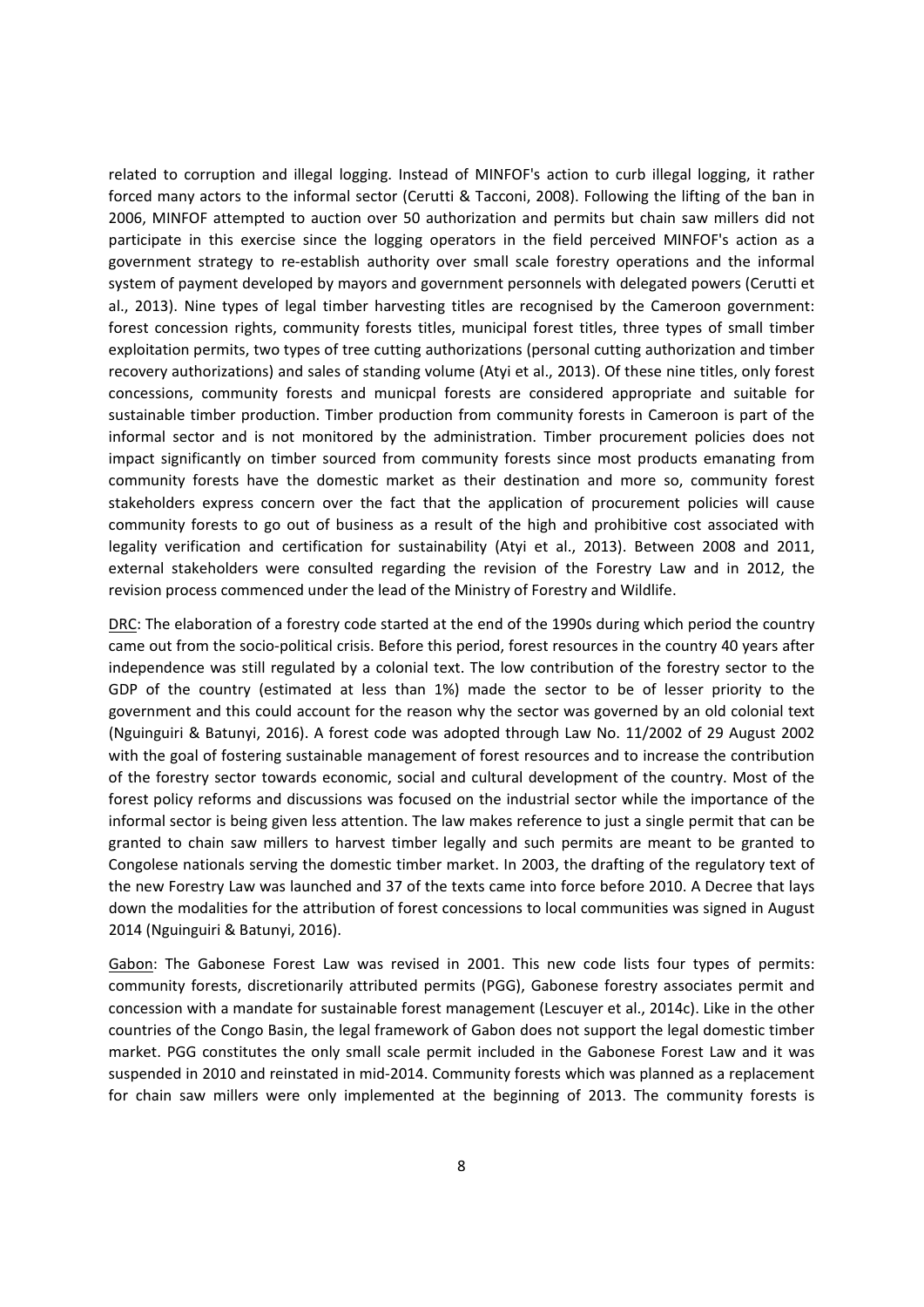envisaged as a strategy to promote legal small scale logging that might compete with informal chain saw milling.

CAR: Before 2008, Law No. 90.003 of June 1990 was the reference text governing forest related activities in CAR. The implementation of this policy was subject to numerous illegality following the unrest that was experienced by the country in in the early 2000s (Doetinchem et al., 2013). The Forest law was revised in 2008, committing the country to a sustainable management of forest resources. The new law created community forests and public authorities forests which were classified under the non‐ permanent forest domain. The new law captures the domestic market and provides permits to small scale logging albeit the regulation is yet to be completed for their application (Lescuyer et al., 2014). Chain saw milling is informal and the domestic sector was excluded from the VPA and efforts to legalize the sector was postponed (Lescuyer et al., 2014). Proposal have been made to supplement and amend artisanal logging regulations. Decree No. 4 of 4 of February 2009 that specifies the conditions for the issuance of artisanal logging licence or enlargement of the list of exploitable area (initially limited to agroforestry areas of production forests) with an artificial logging permit was revised. Following the revision, formal chain saw milling could be carried out in two types of forest areas: public forest of the permanent forest estate; and community forest, local council forests and private forests which all falls under the category of non‐permanent forest estate. The law defines an artisanal exploitation permit which is issued to Central African citizens or communities for a one year renewable period and covering a maximum area of 10 hectares. According to Lescuyer et al. (2010), the practical modalities for artisanal logging prescribed in the 2008 Forestry Law are close to those indicated in the old law which were unfortunately never implemented.

# **5. Challenges and opportunities for formalizing the domestic timber market**

The formalization of the extraction and trade of a natural resource has a number of potential benefits: clarity of use rights; results to empowerment and yields financial benefits for local users; increased ability of institutions to obtain more information on the ownership and control of the resource; prevention of environmental damage; and better employment practices implementation including among others safety of workers (Putzel et al., 2013). The opportunities and challenges associated with the formalization of the domestic and regional timber markets in the Congo Basin is presented in Table 1.

| <b>Opportunities</b>                                                                                |
|-----------------------------------------------------------------------------------------------------|
| -Growing domestic timber market and high domestic demand for timber                                 |
| -High population growth concentrated in urban areas of the sub region                               |
| -Ongoing VPA (FLEGT) in the region; three countries have signed the VPA already while two countries |
| in the region are still in the negotiation phase of VPA.                                            |
| -Growth in GDP                                                                                      |
| -Employment opportunities provided by the informal sector                                           |
| <b>Challenges</b>                                                                                   |
| -High cost associated with informal loggers becoming legal                                          |
| -Complex administrative requirements and procedures for obtaining permits                           |
| -Lack of access to bank loans for expanding or developing artisanal logging activities              |
| -Lack of access to appropriate technology for production                                            |
|                                                                                                     |

### **Table 1: Opportunities and challenges for formalizing the domestic timber market in the Congo Basin**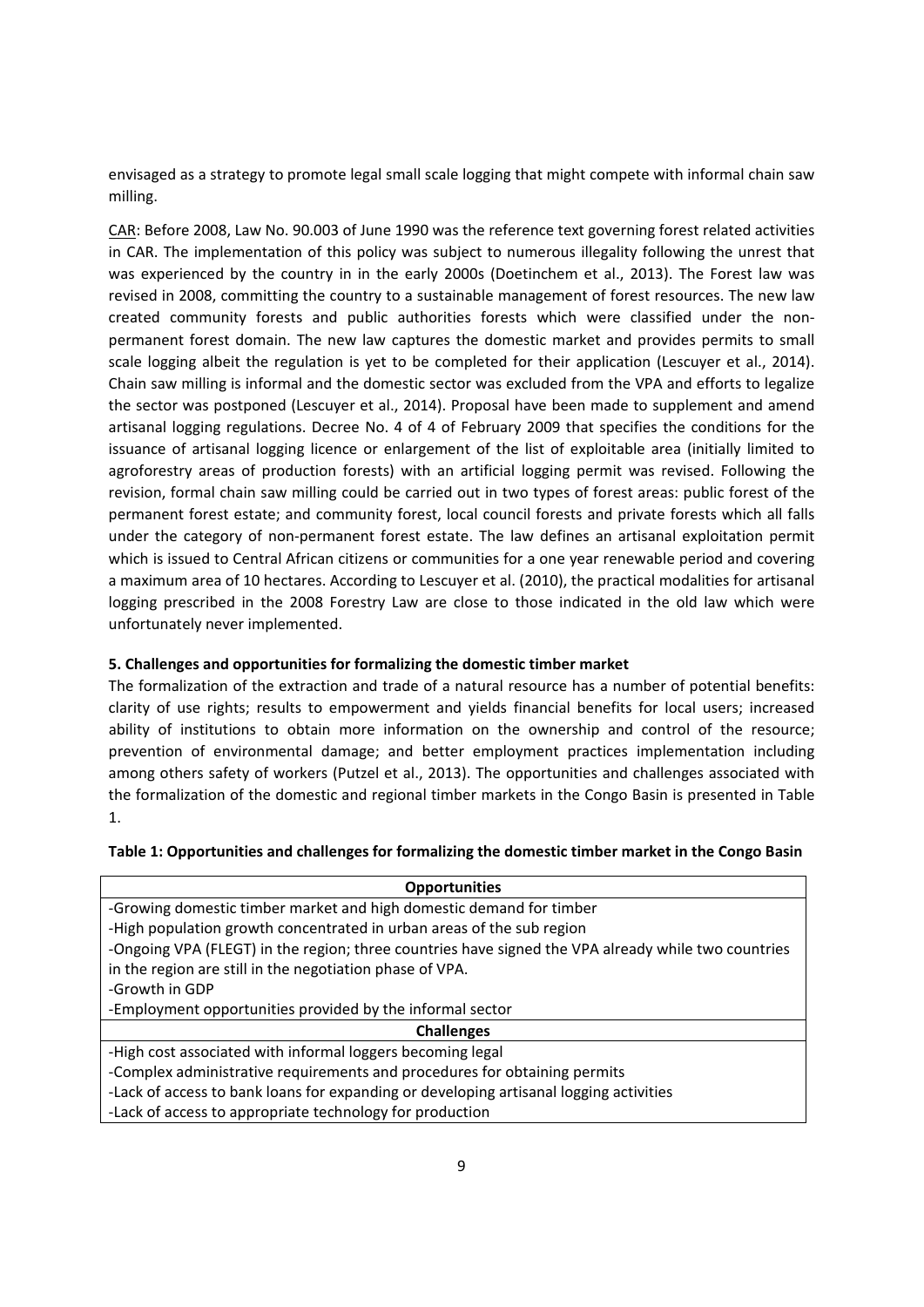‐Inadequate regulations for the domestic or informal timber sector ‐Low legal timber demand in the domestic and regional market ‐Lack of specific fiscal policy for the domestic timber sector ‐Low cost of illegal timber on the domestic market compared to legal timber and consequently, higher consumer preference for illegal timber.

### **6. Recommendations**

In order to regulate the domestic and regional timber market in the Congo Basin, the following recommendations are proposed:

Review of procedures for issuing permits: the procedure for issuing small scale logging permits in the region is complex and this serves as a disincentive for loggers in the informal sector to join the formal sector. The procedures for issuing small scale logging permits should be reviewed and made simplified in the different countries so as enable loggers in the informal sector to be able to get a permit and operate legally. Councils could be given powers to grant small scale logging titles to loggers and monitor their activities in the field while the ministry could play a supervisory role.

Improvement of governance: Development of the Timber Legality Assurance System is necessary for improving governance. A web tool could be developed for the different countries for the monitoring of permits, allocation and declaration of harvest and payment of tax. All payments should be made electronically on this system so as to reduce the possibility of government officials collecting bribes from loggers and also to make payments trackable. Public procurement policies could be established in the different countries that compels government and developmental agencies funded projects to only make use of timber from legal origin.

Civil society monitoring of logging in the informal sector: CSOs in the Congo Basin are active in the VPA FLEGT process through monitoring of cases of illegal timber exploitation and establishment of denunciations which is submitted to the administration for investigation. While such monitoring targets industrial logging, it could be extended to the informal sector. Donors should provide financial and material support to CSOs to extend their monitoring activities to the informal sector.

Congo Basin regional certification scheme: a regional certification scheme that certifies the legality of timber should be established. Such a scheme will go a long way to encourage the trade of legal timber within the regional market.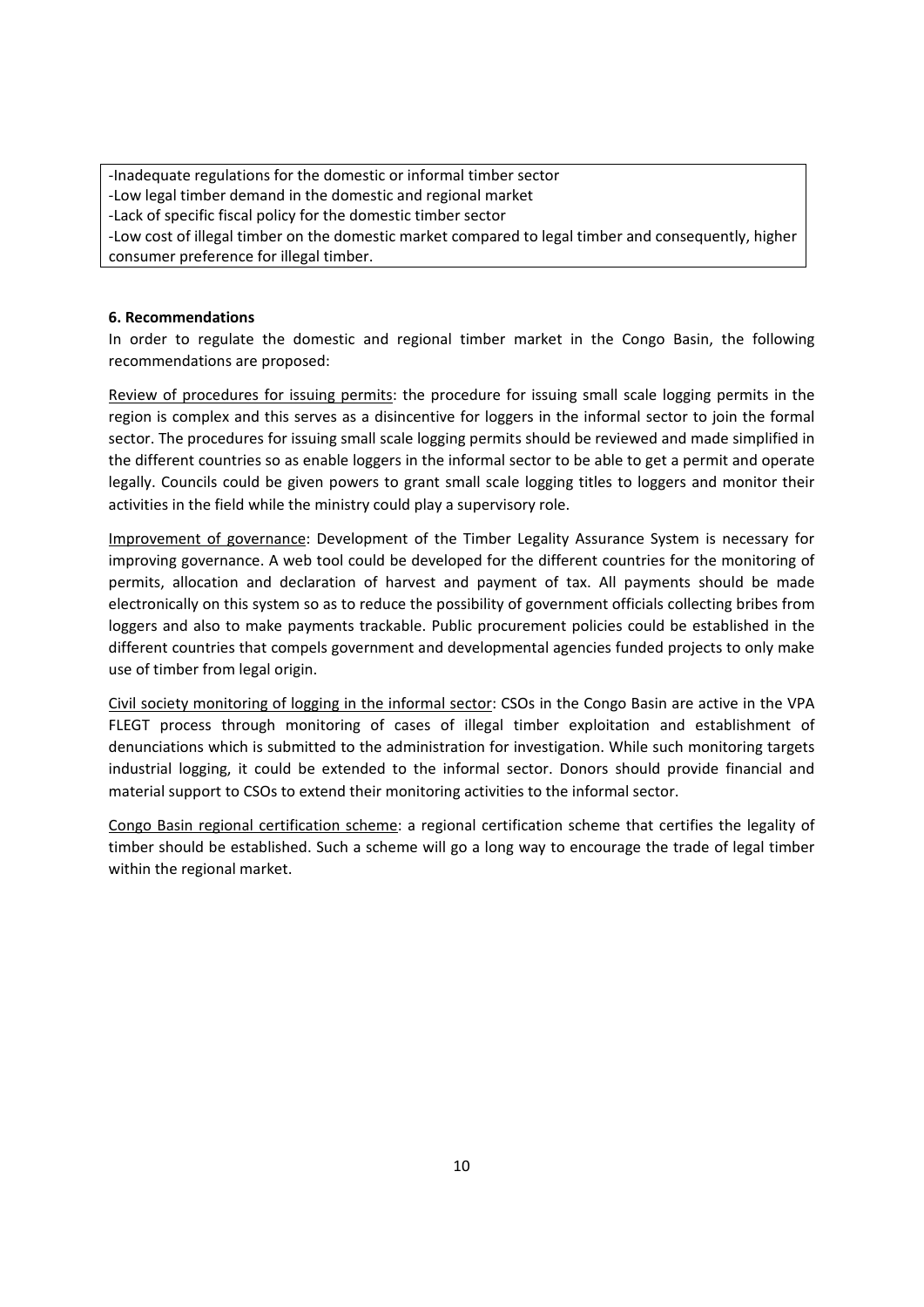#### **References**

- Atyi, R. E. a., Assembe‐Mvondo, S., Lescuyer, G., & Cerutti, P. (2013). Impacts of international timber procurement policies on Central Africa's forestry sector: The case of Cameroon. *Forest Policy and Economics*, 32, 40‐48.
- Bayol, N., Demarquez, B., De Wasseige, C., Eba'a Atyi, R., Fisher, J.‐F., Nasi, R., Pasquier, A., Rossi, X., Steil, M. & Vivien, C. (2012). Forest management and the timber sector in Central Africa. The Forests of the Congo Basin–State of the Forest 2010 (eds de Wasseige C, et al.), pp. 43–62. Luxembourg: Publications Office of the European Union.
- Boukoulou, H. & Nguinguiri, J. (2016). La formulation de la politique forestière de la République du Congo: Un processus dans l'entre‐deux des logiques inclusive et exclusive. La gestion inclusive des forêts d'Afrique centrale.
- Cerbu, G., Chevignon, C., Groutel, E., Lescuyer, G., Mendoula, E., Tsanga, R., Dubiez, E. & Peroches, A. (2016). Central Africa Congo Basin Timber: Case studies of urban wood products markets in the Democratic Republic of Congo and Cameroon. PROFOR, Washington DC.
- Cerutti, P.O., Tacconi, L. (2008). Forests, Illegality, and Livelihoods: The Case of Cameroon. *Society & Natural Resources*, 21 (9): 845 ‐ 853.
- Cerutti, P.O., Tacconi, L., Lescuyer, G., Nasi, R. (2013). Cameroon's hidden harvest: Commercial chainsaw logging, corruption and livelihoods. *Society & Natural Resources*, 26(5), 539‐553.
- Doetinchem, N., Megevand, C., Braune, L. & Dulal. H. (2013). Deforestation Trends in the Congo Basin Reconciling Economic Growth and Forest Protection. Working Paper 2: Logging
- Enongene, K., & Fobissie, K. (2016). The potential of REDD+ in supporting the transition to a Green Economy in the Congo Basin. International Forestry Review, 18(1), 29‐43.
- Julve, C. L., Tabi Eckebil, P. T., Nzoyem Saha, N., Tchantchouang, J. C., Kerkhofs, B. Beauquin, A., Mbarga Mbarga, J‐P. (2013). Forêts communautaires camerounaises et Plan d'action FLEGT: quel prix pour la légalité? Bois et Forêts des Tropiques 317: 71‐80.
- Kishor, N., & Lescuyer, G. (2012). Controlling illegal logging in domestic and international markets by harnessing multi-level governance opportunities. International Journal of the Commons, 6(2).
- Lescuyer G., Cerutti P.O., Essiane Mendoula E., Eba'a Atyi R., Nasi R., (2012). An appraisal of chainsaw milling in the Congo Basin. In: De Wasseige C., De Marcken P., Bayol N., Hiol Hiol F., Mayaux P., Desclée B., Billand A., Nasi R. (Eds.), The forests of the Congo Basin: State of the forest 2010. Luxembourg: Publications Office of the European Union, p. 97‐107
- Lescuyer, G., Cerutti, P. O. and Robiglio, V., (2013). Artisanal chainsaw milling to support decentralized management of timber in Central Africa? An analysis through the theory of access. *Forest Policy and Economics* 32: 68‐77.
- Lescuyer, G., Cerutti, P. O., Mendoula, E. E., Atyi, R. E. a., & Nasi, R. (2010). An appraisal of chainsaw milling in the Congo Basin. The Forests of the Congo Basin–State of the Forest, 97‐107.
- Lescuyer, G., Cerutti, P. O., Tshimpanga, P., Biloko, F., Adebu‐Abdala, B., Tsanga, R., Yembe‐Yembe, R. I. & Essiane‐Mendoula, E. (2014b). Le marché domestique du sciage artisanal en République démocratique du Congo: Etat des lieux, opportunités, défis (Vol. 110): CIFOR.